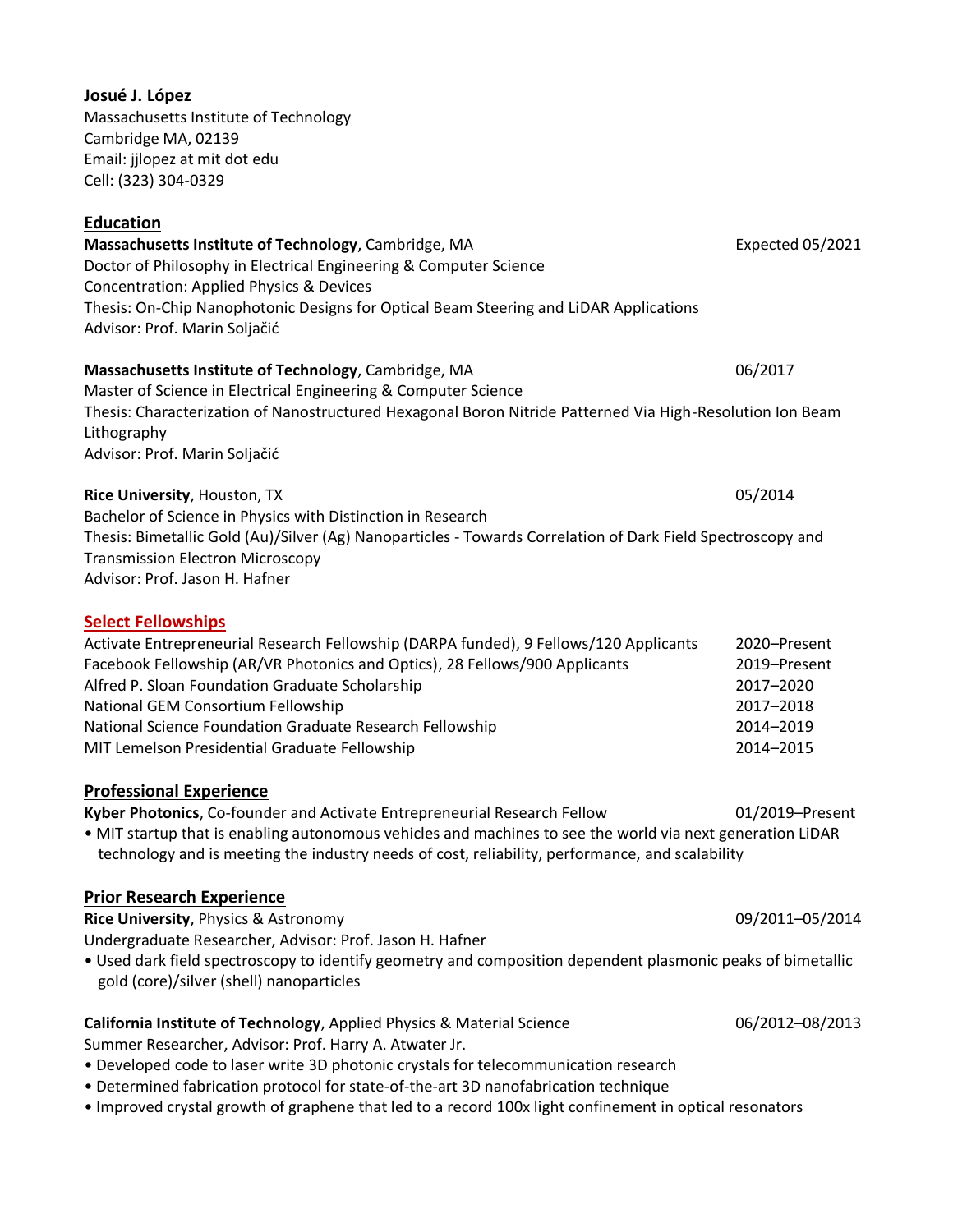#### **Northwestern University**, Material Science & Engineering **1996** 1997 1998/2010–08/2011

Summer Researcher, Advisor: Prof. Mark C. Hersam

• Experimentally demonstrated fundamental trends in the self-assembly process of carbon nanotube thin films well suited for transparent conductor applications

## **California Institute of Technology**, Applied Physics & Material Science 06/2008–08/2009

Summer Researcher, Advisor: Prof. Julia R. Greer

- Demonstrated that the radiation hardness of single-layer graphene is 7x greater than predicted by theory
- Used Raman spectroscopy to characterize the composition of graphene and other nanomaterials

## **Research and Entrepreneurship Grants**

## **Activate Entrepreneurial Research Fellow, Co-Founder of Kyber Photonics, Total \$642.8k [\[link\]](https://www.activate.org/kyber-photonics)**

Award: \$527.8k, Activate Fellowship (DARPA), "Wide-field-of-view chip-scale LiDAR for autonomous machines" Award: \$75k, AVNET Innovation Lab Grant, "Wide-field-of-view chip-scale LiDAR for autonomous machines" Award: \$25k, Arizona State University Innovation Open (ASUio), "Wide-field-of-view chip-scale LiDAR for autonomous machines"

Award: \$15k, MIT Sandbox Innovation Fund, "Wide-field-of-view chip- scale LiDAR for autonomous machines"

## **Graduate Student, Co-Lead and Grant Co-Writer, Total \$336.5k**

Award: \$50k, MIT Deshpande Jack Turner Entrepreneurship Grant, "Wide-field-of-view chip-scale LiDAR for autonomous machines" 2020-2021

Award: \$136.5k, National Aeronautics and Space Administration, "Joint Augmented Reality Visual Informatics System (JARVIS) Prototype Optics Development" 2020-2021

Award: \$150k, Office of Naval Research, "Bridging the Nano–Macro gap for 3D Optical/Multi-functional Metamaterials" 2017-2020

## **Publications and Presentations (Citations > 1300, h-index = 11) [\[Link to profile and publications\]](https://scholar.google.com/citations?user=T4eZdKYAAAAJ&hl=en)**

## **Journal Papers**

(16) Sun, Y.; **López, J. J.** et al. Dielectric Flat Lenses Fabricated by Implosion Fabrication, *In Preparation*

- (15) Elfadil, A.; **López, J. J.** et al. 3D Metamaterials Fabricated by Implosion Fabrication, *In Preparation*
- (14) **López, J. J.** et al. On-Chip Photonic Crystal Luneburg Lens for Wide Field-of-View LiDAR, *In Preparation*
- (13) **López, J. J.** et al. Planar-lens Enabled Beam Steering for Chip-scale LiDAR, *In Preparation*
- (12) **López, J. J.**; Ambrosio, A.; Dai, S.; Huynh, C.; Bell, D. C.; Lin, X.; Rivera, N.; Huang, S.; Ma, Q.; Eyhusen, S.; et al. Large Photothermal Effect in Sub-40 Nm H-BN Nanostructures Patterned Via High-Resolution Ion Beam. *Small* **2018**, *14* (22).
- (11) Qian, C.; Lin, X.; Yang, Y.; Gao, F.; Shen, Y.; **López, J. J.**; Kaminer, I.; Zhang, B.; Li, E.; Soljačić, M.; et al. Multifrequency Superscattering from Subwavelength Hyperbolic Structures. *ACS Photonics* **2018**, *5* (4), 1506–1511.
- (10) Lin, X.; Yang, Y.; Rivera, N.; **López, J. J.**; Shen, Y.; Kaminer, I.; Chen, H.; Zhang, B.; Joannopoulos, J. D.; Soljačić, M. All-Angle Negative Refraction of Highly Squeezed Plasmon and Phonon Polaritons in Graphene– boron Nitride Heterostructures. *Proc. Natl. Acad. Sci.* **2017**, *114* (26), 6717–6721.
- (9) Kaminer, I.; Kooi, S. E.; Shiloh, R.; Zhen, B.; Shen, Y.; **López, J. J.**; Remez, R.; Skirlo, S. A.; Yang, Y.; Joannopoulos, J. D.; et al. Spectrally and Spatially Resolved Smith-Purcell Radiation in Plasmonic Crystals with Short-Range Disorder. *Phys. Rev. X* **2017**, *7* (1), 11003.
- (8) Lin, X.; Rivera, N.; **López, J. J.**; Kaminer, I.; Chen, H.; Soljačić, M. Tailoring the Energy Distribution and Loss of 2D Plasmons. *New J. Phys.* **2016**, *18* (10), 105007.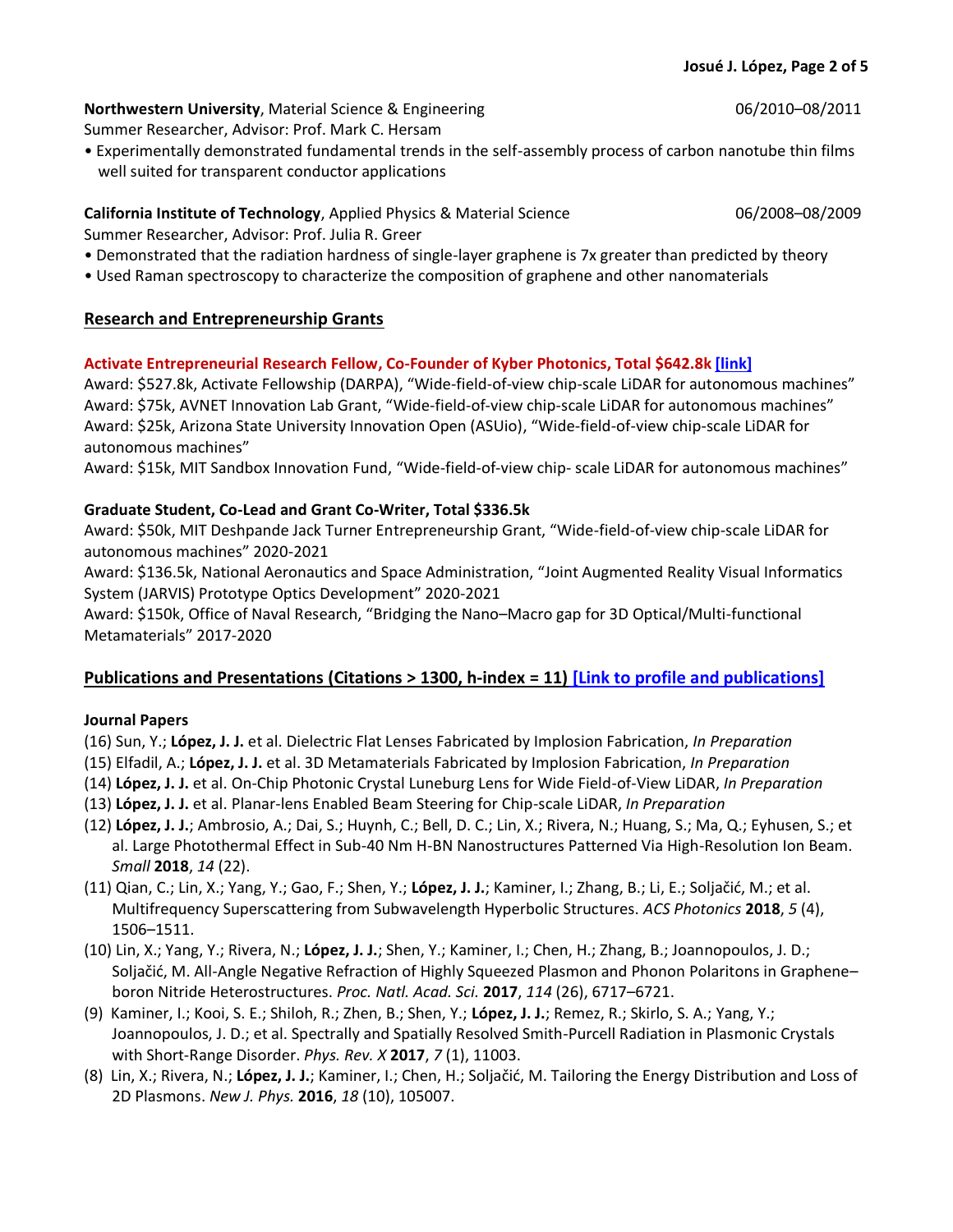- (7) Kaminer, I.; Katan, Y. T.; Buljan, H.; Shen, Y.; Ilic, O.; **López, J. J.**; Wong, L. J.; Joannopoulos, J. D.; Soljačić, M. Efficient Plasmonic Emission by the Quantum Cerenkov Effect from Hot Carriers in Graphene. *Nat. Commun.* **2016**, *7*.
- (6) Regan, E. C.; Shen, Y.; **López, J. J.**; Hsu, C. W.; Zhen, B.; Joannopoulos, J. D.; Soljacic, M. Substrate-Independent Light Confinement in Bioinspired All-Dielectric Surface Resonantors. *ACS Photonics* **2016**.
- (5) Brar, V. W.; Jang, M. S.; Sherrott, M.; Kim, S.; **López, J. J.**; Kim, L. B.; Choi, M.; Atwater, H. Hybrid Surface-Phonon-Plasmon Polariton Modes in Graphene/Monolayer H-BN Heterostructures. *Nano Lett.* **2014**, *14* (7), 3876–3880.
- (4) Jang, M. S.; Brar, V. W.; Sherrott, M. C.; **López, J. J.**; Kim, L.; Kim, S.; Choi, M.; Atwater, H. A. Tunable Large Resonant Absorption in a Midinfrared Graphene Salisbury Screen. *Phys. Rev. B* **2014**, *90* (16), 165409.
- (3) Brar, V. W.; Jang, M. S.; Sherrott, M.; **López, J. J.**; Atwater, H. A. Highly Confined Tunable Mid-Infrared Plasmonics in Graphene Nanoresonators. *Nano Lett.* **2013**, *13* (6), 2541–2547.
- (2) Shastry, T. A.; Seo, J.-W. T.; **López, J. J.**; Arnold, H. N.; Kelter, J. Z.; Sangwan, V. K.; Lauhon, L. J.; Marks, T. J.; Hersam, M. C. Large-Area, Electronically Monodisperse, Aligned Single-Walled Carbon Nanotube Thin Films Fabricated by Evaporation-Driven Self-Assembly. *Small* **2013**, *9* (1), 45–51.
- (1) **López, J. J.**; Greer, F.; Greer, J. R. Enhanced Resistance of Single-Layer Graphene to Ion Bombardment. *J. Appl. Phys.* **2010**, *107* (10), 104326.

## **Conference Papers and Proceedings**

- (6) Kim, S.; Sloan, J.; **López, J. J.**; Kharas, D.; Herd, J.; Bramhavar, S.; Juodawlkis, P.; Barbastathis, G.; Johnson, S.; Sorace-Agaskar, C.; Soljačić, M. Luneburg Lens for Wide-Angle Chip-Scale Optical Beam Steering. In *Conference on Lasers and Electro-Optics (2019), paper SF3N.7*; OSA.
- (5) [*Upgraded to Invited]* **López, J. J.**; Skirlo, S. A.; Kharas, D.; Sloan, J.; Herd, J.; Juodawlkis, P.; Soljačić, M.; Sorace-Agaskar, C. Planar-Lens Enabled Beam Steering for Chip-Scale LIDAR. In *Conference on Lasers and Electro-Optics (2018), paper SM3I.1*; OSA.
- (4) Lin, X.; Lin, X.; Yang, Y.; Rivera, N.; **López, J. J.**; Shen, Y.; Kaminer, I.; Chen, H.; Chen, H.; Joannopoulos, J. D.; Soljačić, M. All-Angle Negative Refraction of Highly Squeezed Polaritons in Graphene-Boron Nitride Heterostructures. In *Conference on Lasers and Electro-Optics (2017), paper FTu4H.2*; OSA.
- (3) Kaminer, I.; Kaminer, I.; Kooi, S. E.; Shiloh, R.; Zhen, B.; Zhen, B.; Shen, Y.; **López, J. J.**; Remez, R.; Skirlo, S. A.; Yang, Y.; Joannopoulos, J. D.; Joannopoulos, J. D.; Arie, A.; Soljačić, M.; Soljačić, M. Smith-Purcell Radiation in the Presence of Short-Range Disorder. In *Conference on Lasers and Electro-Optics (2017), paper FTu1G.6*; OSA.
- (2) Regan, E. C.; Regan, E. C.; Shen, Y.; **Lopez, J. J.**; Hsu, C. W.; Zhen, B.; Zhen, B.; Joannopoulos, J. D.; Soljačić, M. Substrate-Independent Light Confinement in Butterfly-Inspired Photonic Crystal Slabs. In *Conference on Lasers and Electro-Optics (2016), paper SM3R.4*; OSA.
- (1) Kaminer, I.; Katan, Y. T.; Buljan, H.; Shen, Y.; Ilic, O.; **López, J. J.**; Wong, L. J.; Joannopoulos, J. D.; Soljačić, M. Electrical Excitation of Plasmons in Graphene through the 2D Čerenkov Effect. In *Conference on Lasers and Electro-Optics (2016)*, OSA.

## **Invited Technical Presentations**

"Nanophotonic designs for wide field-of-view chip-scale LiDAR," *MIT.nano Nanoexplorations Webinar*, June 2020, Cambridge, MA

"Novel photonics for optical beam steering and novel 3D fabrication toward complex metamaterials," *Division of Physics and Applied Physics*, Nanyang Technological University, July 2019, Singapore

"High-Resolution Ion Beam Patterning of 2D Materials," *MIT Lincoln Laboratory HLN Technical Seminar*, August 2016, Lexington, MA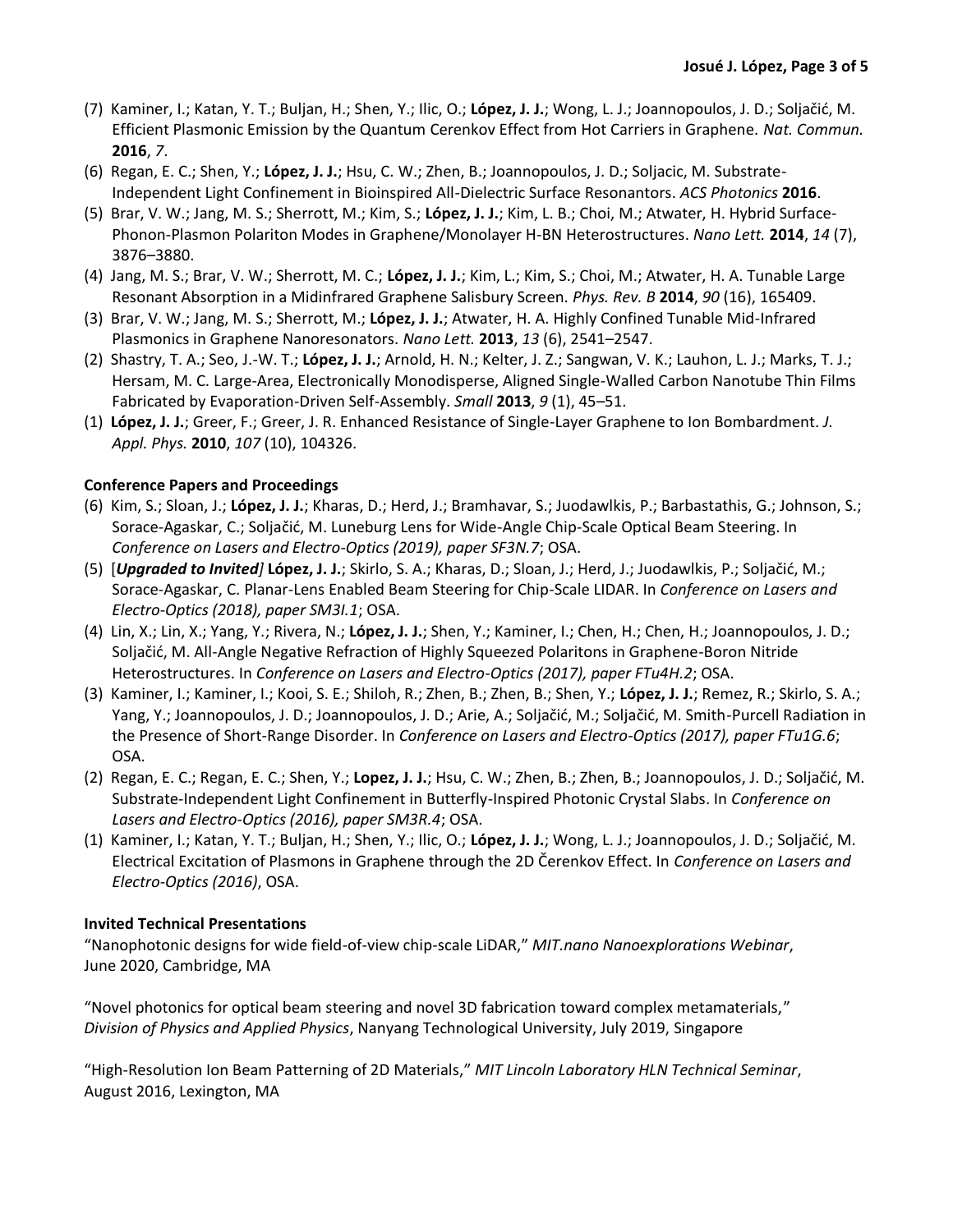"High-Resolution Ion Beam Patterning of 2D Materials," *New England Society for Microscopy Fall Meeting*, October 2016, Peabody, MA

#### **Other Technical Presentations and Posters**

"All-dielectric Materials Integration for Planar-lens-based Optical Beam Steering," *MRS Fall Meeting*, November 2018, Boston, MA

"Large Photo-Thermal Effect in Sub-40 nm h-BN Nanostructures Measured via SPM," *Optical Scanning Probe Microscopy of 2D Quantum Materials, Harvard University*, October 2018, Cambridge, MA

"Large Photo-Thermal Effect in Sub-40 nm h-BN Nanostructures Patterned via High-Resolution Ion Beam," *APS March Meeting,* March 2018, Los Angeles, CA

"High-Resolution Ion Beam Patterning of Hexagonal Boron Nitride Gratings for Defect-Tolerant Mid-Infrared Phonon Polaritons," *Gordon Research Conference,* July 2016, Newry, ME

#### **Online Articles and Editorials on Entrepreneurship, Equity, and Climate**

[*Invited Guest Article*]: "MIT Spinoff Building New Solid-State Lidar-on-a-Chip System", *IEEE Spectrum, December 2020* [\[link\]](https://spectrum.ieee.org/tech-talk/semiconductors/design/kyber-photonics-solid-state-lidar-on-a-chip-system.amp.html)

"Student Evaluation on the Progress of the 2015 BSU/BGSA Recommendations," *The Tech, June 2020* [\[link\]](https://thetech.com/2020/06/02/letter-bsa-bgsa-recommendations)

"Marching for Science and Climate Protects Our Communities," *Union of Concerned Scientists, April 2017* [\[link\]](https://blog.ucsusa.org/science-blogger/marching-for-science-and-climate-protects-our-communities)

#### **Patents**

**López, J. J.;** Kim, S.; Sloan, J.; Kharas, D.; Herd, J.; Barbastathis, G.; Johnson, S.; Bramhavar, S.; Sorace-Agaskar, C.; Soljačić, M. "Planar Luneburg Lens System for Two-Dimensional Optical Beam Steering," US Patent Provisional Application February 2020

## **Journals Refereed**

ACS Nano Letters, IEEE Journal of Selected Topics in Quantum Electronics, IEEE Photonics Journal, Optics Express

## **Academic Honors and Awards (Complete List)**

| Activate Entrepreneurial Research Fellowship (DARPA funded), 9 Fellows/120 Applicants   | 2020-Present |
|-----------------------------------------------------------------------------------------|--------------|
| Winner, Arizona State University Innovation Open (ASUio)                                | 2020         |
| Facebook Fellowship (AR/VR Photonics and Optics), 28 Fellows/900 Applicants             | 2019-Present |
| 1 <sup>st</sup> Place, MIT LL-Institute for Soldier Nanotechnologies Design Competition | 2019         |
| NextProf Nexus Selectee (UC Berkeley)                                                   | 2018         |
| Alfred P. Sloan Foundation Graduate Scholarship                                         | 2017-2020    |
| National GEM Consortium Fellowship                                                      | 2017-2018    |
| National Science Foundation Graduate Research Fellowship                                | 2014-2019    |
| MIT Lemelson Presidential Graduate Fellowship                                           | 2014-2015    |
| Wagoner Foreign Study Scholarship, Rice University                                      | 2014         |
| American Physical Society Minority Scholarship                                          | 2012-2013    |
| Gordon and Betty Moore Foundation Summer Research Fellowship                            | 2012         |
| Alliance/Merck Ciencia National Scholarship                                             | 2012         |
| Mellon Mays Undergraduate Fellowship                                                    | 2012-2014    |
| Math, Engineering, and Science Achievement Transfer Scholarship, State of California    | 2010         |
| Kavli Nanoscience Institute Research Scholarship, California Institute of Technology    | 2008-2009    |